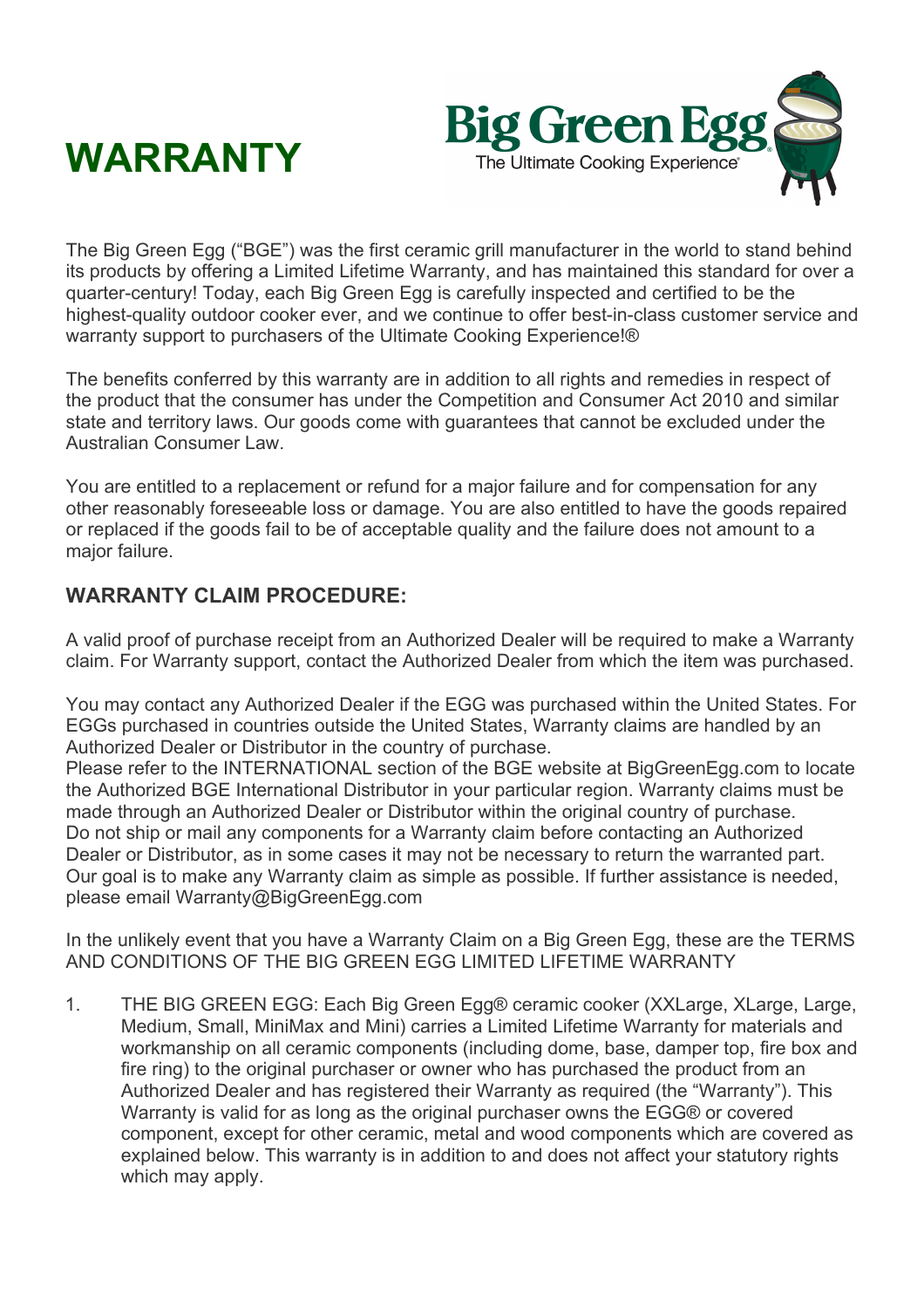- 2. OTHER CERAMIC PRODUCTS: The Big Green Egg brand of convEGGtor and Ceramic Pizza/Baking Stones carry a Limited Three (3) Year Warranty to the original purchaser. These ceramic components are not covered for breakage from dropping, improper storage, misuse or abuse.
- 3. METAL COMPONENTS: Metal, Stainless Steel and Cast Iron components of the EGG (including the metal bands, hinge mechanism, dual function metal top, cooking grid, fire grate and draft door) carry a Limited Five (5) Year Warranty to the original purchaser. The Big Green Egg makes every effort to utilize materials that resist rust and to use high temperature coatings on metal surfaces. However, metal materials and protective coatings can be compromised by surface scratches or exposure to substances and conditions beyond BGE's control. Among other things, chlorine, industrial fumes, chemicals, fertilizers, extreme humidity, lawn pesticides and salt are some of the substances that can corrode paint and finish on metal coatings. For these reasons, the Warranty on Metal, Stainless Steel and Cast Iron Components DOES NOT COVER RUST, OXIDATION, FADING or other BLEMISHES unless it also results in a loss of structural integrity or a failure of these components of the EGG.
- 4. WOOD and COMPOSITE COMPONENTS: Wood EGG Mates, High Density Composite EGG Mates and Genuine BGE Hardwood Tables carry a Limited One (1) Year Warranty to the original purchaser. Only genuine BGE Mates and Tables are covered under this Warranty – please be certain the Tables or Mates you purchase are BGE branded products as third-party products are not covered under the BGE Warranty even if sold by a BGE Dealer.

BGE Mates and Hardwood Tables are not covered for cosmetic or coloring changes, weathering or cracks unless there is also a loss of structural integrity. Please follow recommended care guidelines to maintain appearance of wood products.

CAUTION NOTICE: DO NOT place an EGG directly on or near a combustible surface, deck, table or other flammable base without the use of a BGE Metal Nest or Metal Table Nest, or without making use of other fireproof barrier such as a 2" non-porous concrete block under the EGG. Failure to safely support the EGG will void the Warranty and BGE EXPRESSLY DISCLAIMS ANY LIABILITY FOR ANY DIRECT, INDIRECT, INCIDENTAL OR CONSEQUENTIAL DAMAGE WHICH MAY RESULT.

Do not attempt to use a table nest to support an EGG unless the EGG is actually housed within a table, island or other surround. The low-profile Table Nest is not designed as a free-standing support for your EGG! Only the Mini and MiniMax have a low-profile Nest designed to be used as a free-standing base.

IMPORTANT – See Getting Started and Safety Tips at BigGreenEgg.com.

- 5. TEMPERATURE GAUGE AND GASKET: Gaskets and the Temperature Gauge carry a Limited One (1) Year Warranty to the original purchaser.
- 6. MISCELLANEOUS: Other BGE components such as the BGE Cooking Island or BGE accessories purchased from an Authorized Big Green Egg Dealer may also carry various warranties – please check the specific item for details.
- 7. WHAT IS NOT COVERED: These Warranties are based on normal and reasonable residential use and service of the EGG. Commercial uses and related applications are excluded from Warranty coverage. Warranty does not apply to any incidental losses or accidental damage or breakage, or for any damage caused by: transporting; dropping; misassembly; improperly supporting; attempting to suspend the EGG by any means other than an approved BGE Nest or solid, non-combustible surface under the base; commercial use; modifications; alterations; negligence; abuse; improper care; road hazards; normal and reasonable wear and tear; floods, storms or natural disasters. Warranty coverage does not extend to scratches, dents, chips, crazing, fading, appearances or minor cosmetic cracks of the exterior glaze that do not affect the performance of the EGG.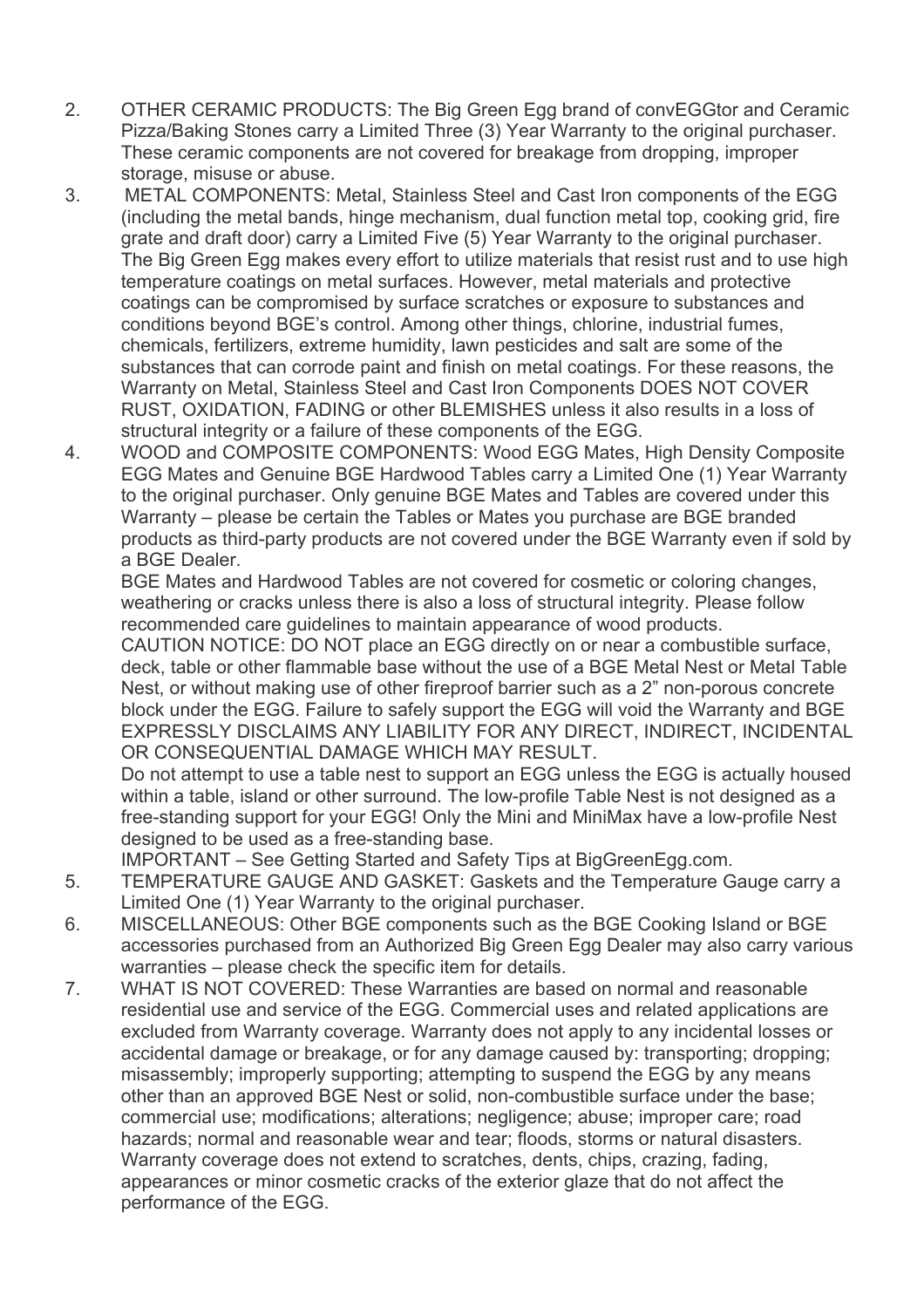BIG GREEN EGGS AND RELATED BGE PRODUCTS PURCHASED FROM UNAUTHORIZED RESELLERS, UNAUTHORIZED THIRD PARTIES OR THROUGH UNAUTHORIZED RETAIL CHANNELS SUCH AS DISCOUNT CLUBS AND DISCOUNT CHAIN STORES ARE NOT COVERED UNDER THE BIG GREEN EGG WARRANTY. Please note: When a consumer purchases from an unauthorized source or reseller, even one operating as an apparently legitimate business offering products in unopened boxes with blank warranty cards, they are buying, by legal definition, used products. When someone buys from an unauthorized reseller or retailer, or from an unauthorized online reseller, they are almost always buying re-sold items without manufacturer's warranties regardless of any statements or claims made by the seller. This is the published policy of many brands and companies, not just BGE.

- 8. DATE OF COVERAGE: The Warranty coverage begins when an EGG is purchased from an Authorized Dealer and is registered at BigGreenEgg.com.au by the original purchaser or owner as required under this Warranty. If you are unable to register your EGG at the website, an Authorized Dealer can provide a form to complete and mail to BGE.
- 9. COVERAGE UNDER THE WARRANTY: Original BGE components that are found to have defects in materials or workmanship, and that are covered under a valid and registered Warranty, will be replaced or repaired at the sole discretion of BGE at no cost for the warranted item or component, subject to the terms and conditions of this Warranty. Any Warranty claim must include an accurate description of the problem or visual evidence of the defective part.
- 10. WARRANTY CLAIM PROCEDURE: A valid proof of purchase receipt from an Authorized Dealer will be required to make a Warranty claim. For Warranty support, contact the Authorized Dealer from which the item was purchased. Warranty claims must be made through an Authorized Dealer or Distributor within the original country of purchase.

Do not ship or mail any components for a Warranty claim before contacting an Authorized Dealer or Distributor, as in some cases it may not be necessary to return the warranted part. Our goal is to make any Warranty claim as simple as possible. If further assistance is needed, please email Warranty@BigGreenEgg.com

- 11. INFORMATION REQUIRED FOR CLAIM: A Valid Proof of Purchase is required. A purchase receipt showing date of purchase and name of Authorized Dealer from which the EGG or other BGE product was purchased must be provided with any Warranty claim. For Warranty purposes, an original purchaser is the person whose name appears on the purchase receipt, or is in possession of an original purchase receipt, and who has registered their BGE Warranty as required.
- 12. SHIPPING AND DELIVERY: BGE is not liable for shipping, delivery charges, labor, packaging costs, export/import duties, GST or any levied taxes resulting from any Warranty claim, service, repair or return, unless authorized in advance in writing by BGE.
- 13. VOIDING THE WARRANTY: Any unauthorized modifications or alterations to an EGG will void the Warranty. This includes using any parts inside the EGG other than authentic BGE components; drilling holes or tampering with any of the parts; or using any internal components in any way other than as intended by the manufacturer. Modifying or substituting any internal components, including the fire grate and fire ring, will void the Warranty, and BGE expressly disclaims any liability for any direct, indirect, incidental or consequential damage which may result. The pouring of lighter fluids or any flammable mixture onto or into an EGG will void the Warranty. This practice is dangerous and may result in damage or injury. Please see Safety Tips at BigGreenEgg.com.
- 14. DELAY OR DEFAULT: The Big Green Egg shall not be liable for any delay or default in BGE's performance under the Warranty caused by any event or contingency beyond the control of BGE, including, without limitation, acts of God, war, government restrictions or restraints, strikes, fire, floods, transportation delays or reduced supply of materials.